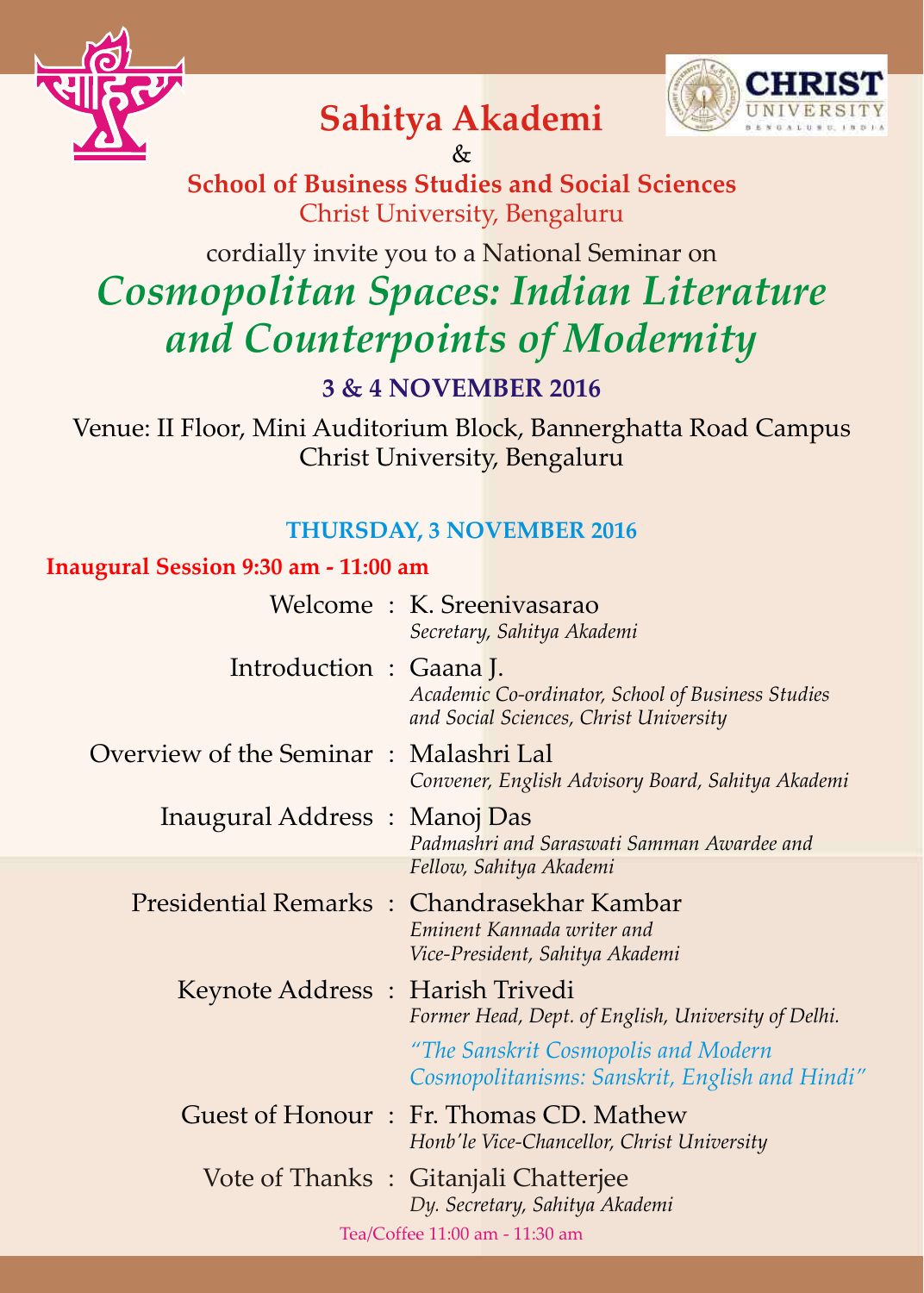#### **Session One 11:30 am - 1:00 pm**

# **The Idea of Cosmopolitanism**

- Chair : Alok Bhalla
	- Speakers : Sanjukta Dasgupta *"The Rooted Cosmopolitan: Rabindranath Tagore and the Modern Temper"*
		- : Githa Hariharan *"Contested Homes - Fiction and Real Life"*
		- D I S C U S S I O N : Shyamala A. Narayan *"Cosmopolitan/ Parochial: Bangalore in Indian English Fiction"*

Lunch 1:00 pm - 2:00 pm

#### **Session Two 2:00 pm - 3:00 pm**

## **Indian Cosmopolis and the Diaspora**

- Chair : Anisur Rahman
- Speakers : Vijay Lakshmi Chauhan *"The Diasporic Writer and the Dynamics of Home"*
	- D I S C U S S I O N : B. Hariharan Tea/Coffee 3:00 pm - 3: 30 pm *"Learning from Differences: Rahul Varma and Cosmopolitanism"*

#### **Session Three 3.30 pm - 4.30 pm**

### **Exploring Histories**

- Chair : Manju Jaidka
- Speakers : Anisur Rahman *"The Provincial as Cosmopolitan: Taj Hassan's Ramu Hajjam"*
	- : Coomi Shahrukh Vevaina *"Scandalous Bodies from Cosmopolitan Spaces: An Analysis Of Gieve Patel's Mister Behram"*

D I S C U S S I O N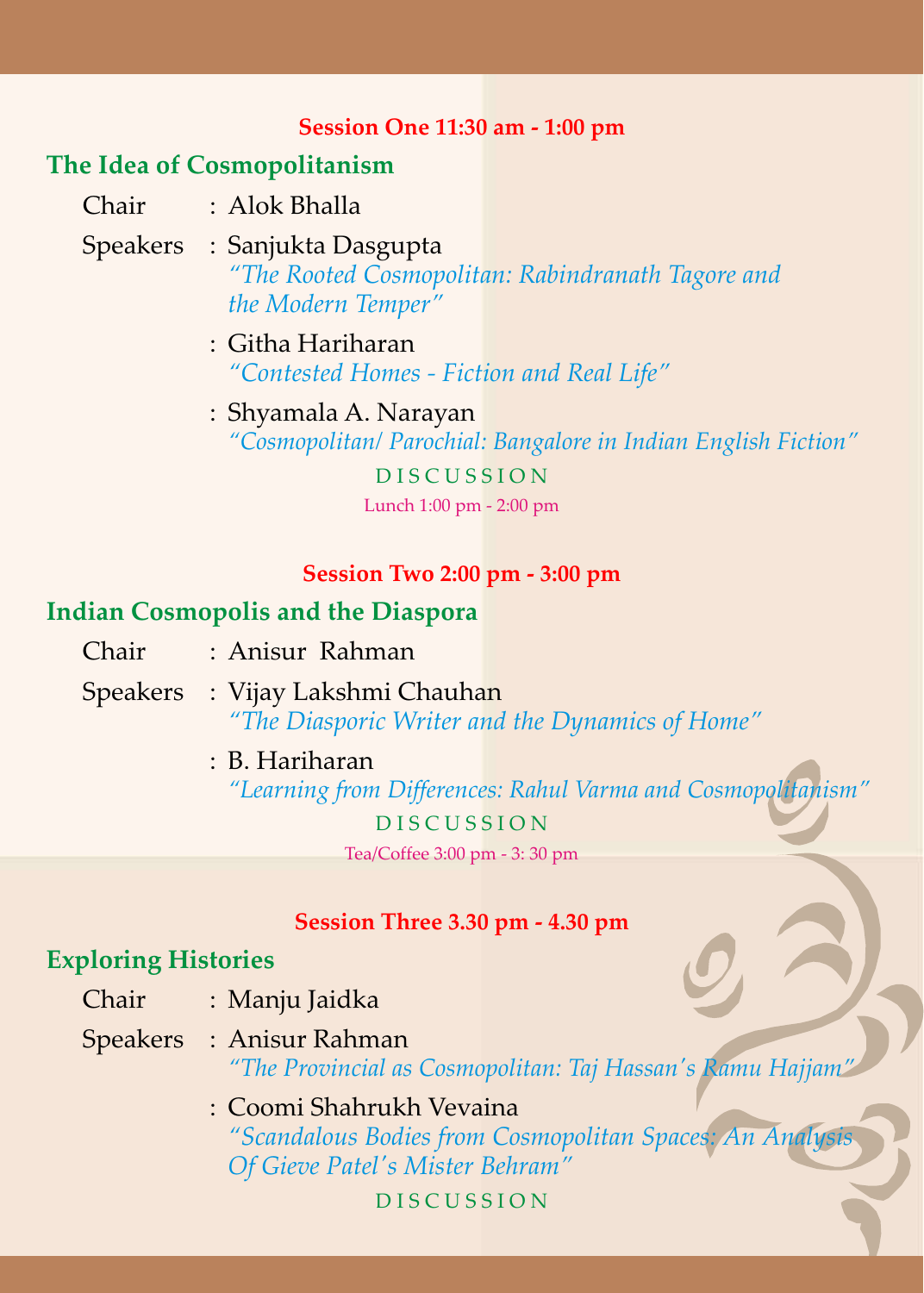## **FRIDAY, 4 NOVEMBER 2016**

#### **Session Four 9:30 am - 11:00 am**

## **Modernity and Reconstructed Identities**

- Chair : Sanjukta Dasgupta
- *"Intizar Husain: A Dialogue"* Speakers : Alok Bhalla
	- *"Cosmopolitanism as a Mode of Teaching/Reading Literature"* : Tutun Mukherjee

## : Rajul Bhargava

*"Addressing the 'Strange and the Sublime' of Cosmo-modern Antinomies"*

> D I S C U S S I O N Tea/ Coffee 11:00 am - 11:30 am

#### **Session Five 11:30 am - 1:00 pm**

# **Globalization and its Challenges**

- Chair : Tutun Mukherjee
- Speakers : Ameena Kazi Ansari

*"From the Prisms of Experience to the Paradigms of Revaluation: The Cosmopolitan Debate and Indian Women's Life Writing of the late 19th-early 20th Centuries* 

- *"Of Folk Worlds, Native Modernity, and Myth-making: Chandrasekhar Kambar's 'Shivapura' Novels"* : Krishna Manavalli
- *"Interlinkages and the Cosmopolitan Spaces in India's North East"* : Jyotirmoy Prodhani

### D I S C U S S I O N Lunch 1:00 pm - 2:00 pm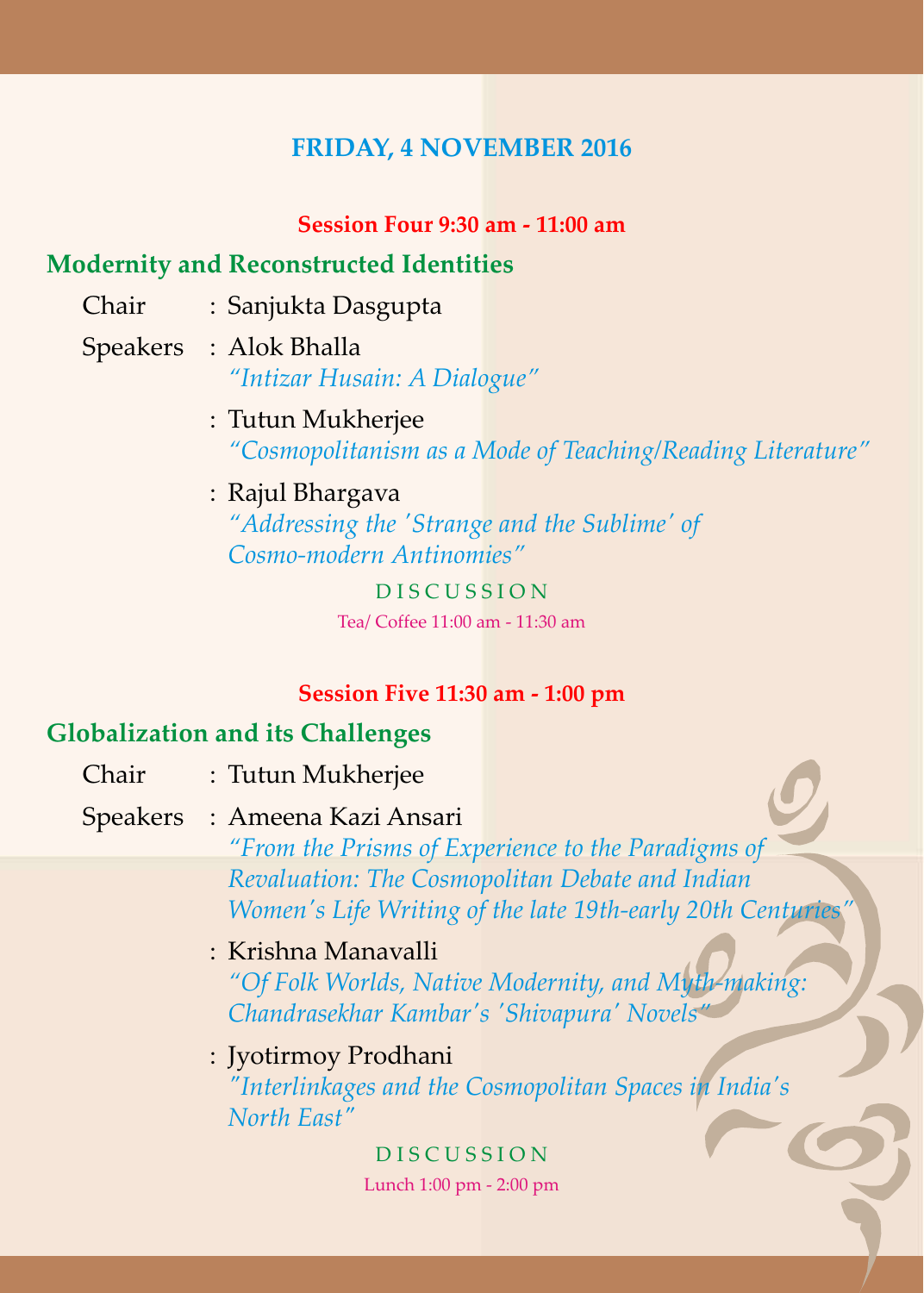#### **Session Six 2.00 pm - 3.30 pm**

#### **Region and the Nation**

Chair : Harish Trivedi

## Speakers : Mini Nanda

*"The Adivasi Worldview and the Sense of a Community: Narayan's Kochareti and Hansda S. Shekhar's The Adivasi Will Not Dance"*

- : Vinita Bhatnagar *"Bombay as Cosmopolitan City in the Works of Salman Rushdie"*
- : Anjali Gera Roy *"Pastoral Cosmopolitanism: Vernacular as Cosmopolitan"*

D I S C U S S I ON Tea/Coffee 3:30 pm - 4:00 pm

#### **Valedictory session 4.00 pm - 5.15 pm**

### **Cosmopolitanism, Modernity, and Beyond**

- Chair : Anil Pinto
- Speakers : Simi Malhotra

*"Tagore contra Nationalism: A Manifesto for Cosmopolitanism in Indian Literature"*

: Manju Jaidka *"India and the World: Story-Telling in a World without Borders"*

# **S u m m i n g U p**

Malashri Lal : *"The way forward"* Vote of Thanks : Gitanjali Chatterjee

rsvp : 080-2224 5152 / 22130870 www.sahitya-akademi.gov.in **Sahitya Akademi Book Exhibition with Discount Sale : 10 a.m. to 6.00 p.m.**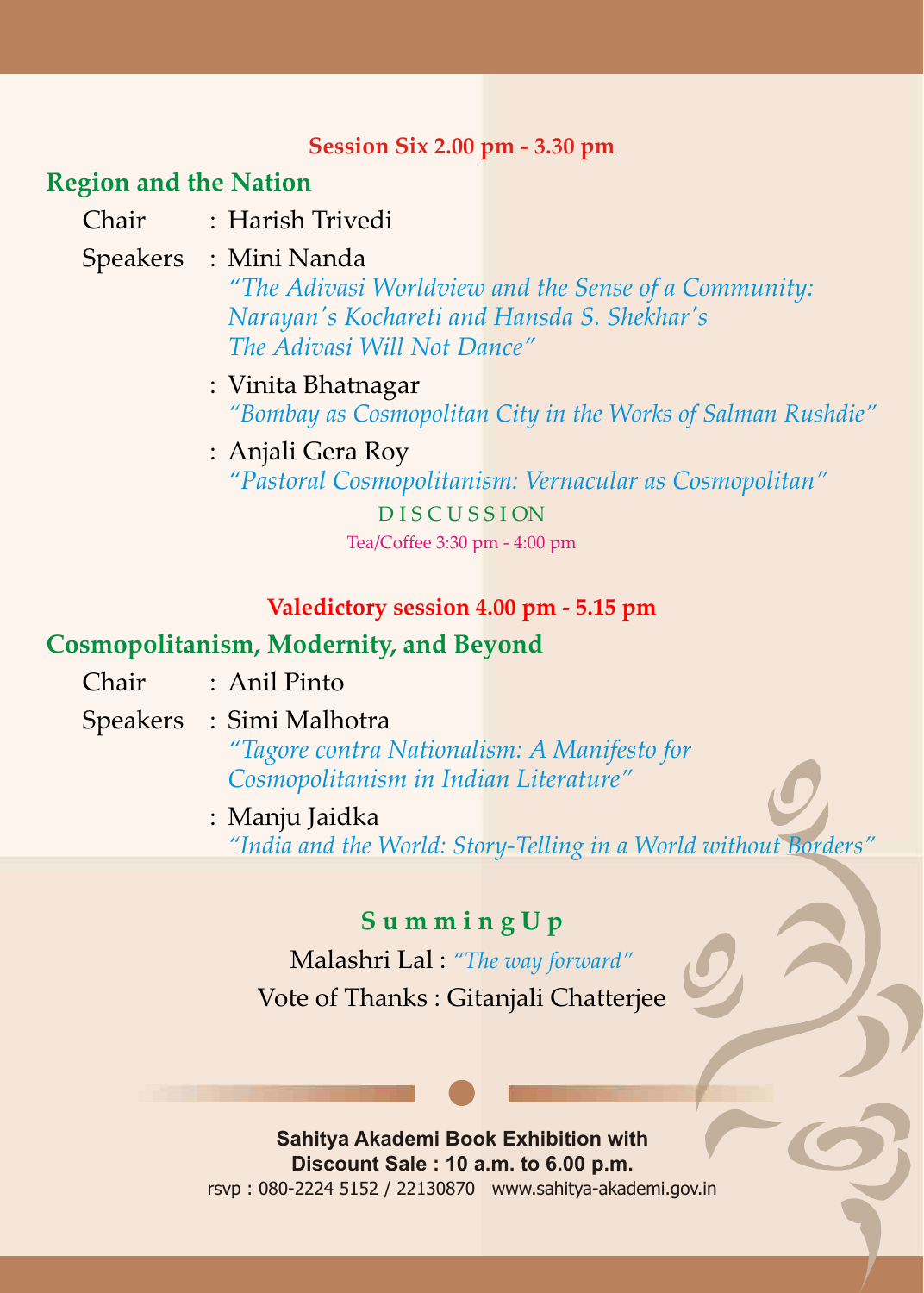



ಸ್ಕೂಲ್ ಆಫ್ ಬುಸಿನೆಸ್ ಸ್ಟಡೀಸ್ ಅಂಡ್ ಸೋಷಿಯಲ್ ಸೈನ್ಸಸ್ ಮತ್ತು ್ಕೈಸ್ಟ್ ವಿಶ್ವವಿದ್ಯಾಲಯ, ಬೆಂಗಳೂರು

ಸಾಹಿತ್ಯ ಅಕಾದೆಮಿ

 $\rightarrow$ ಹಾಸ್ಶೋಪಾಅಟನ್ ಸ್ಪೇಸಸ್ : ಇಂಡಿಯನ್ ಅಟರೇಚರ್ <u>ಮತು</u> ಕೌಂಟರ್**ಪಾಯಿಂಟ್ ಆಫ್ ಮಾಡರ್ನಿ**ಣ

ರಾಷ್ಟೀಯ ವಿಚಾರಗೋಷ್ಠಿಗೆ ತಮ<mark>ಗೆಲ್ಲರಿಗೂ ಆದರದ ಸ್ರಾಗತ</mark>

3 ಮತ್ತು 4 ನೇ ನವೆಂಬರ್ 2016

 $\bar{x}$ ಳ : ಎರಡನೇ ಮಹಡಿ, ಮಿನಿ ಆಡಿಟೋರಿಯಂ ಬ್ಲಾಕ್, ಖನ್ನೇರುಘಟ್ಟ ರೋಡ್ ಕ್ವಾಂಪಸ್, ಕ್ವೈಸ್ಟ್ ವಿಶ್ವವಿದ್ಯಾಲಯ, ಬೆಂಗಳೂರು

# ಶುಕ್ತವಾರ, 4ನೇ ನವೆಂಬರ್ 2016

| ಉದ್ಘಾಟನಾ ಸಮಾರಂಭ : ಬೆಳಿಗ್ಗೆ 9.30 – 11.00 ಗಂಟೆ |                                                                                                |
|----------------------------------------------|------------------------------------------------------------------------------------------------|
|                                              | ಸ್ವಾಗತ : ಕೆ. ಶ್ರೀನಿವಾಸರಾವ್<br>ಕಾರ್ಯದರ್ಶಿ, ಸಾಹಿತ್ಯ ಅಕಾದೆಮಿ                                      |
| ಪ್ರಸ್ತಾವನೆ : ಗಾನ ಜೆ.                         | ಅಧ್ಯಯನ ಸಮನ್ವಯಕಾರರು, ಸ್ಕೂಲ್ ಆಫ್ ಬುಸಿನೆಸ್ ಸ್ಪಡೀಸ್<br>ಅಂಡ್ ಸೋಷಿಯಲ್ ಸೈನ್ಷಸ್, ಕ್ರೈಸ್ತ ವಿಶ್ವವಿದ್ಯಾಲಯ |
| ವಿಚಾರಗೋಷ್ಣಿಯ ಮೇಲ್ನೋಟ : ಮಾಲಾಶ್ರೀ ಲಾಲ್         |                                                                                                |
|                                              | ಸಂಚಾಲಕರು, ಇಂಗ್ಲಿಷ್ ಸಹಲಾ ಸಮಿತಿ, ಸಾಹಿತ್ಯ ಅಕಾದೆಮಿ                                                 |
| <u>ಉದ್ಘಾಟನಾ ಭಾಷಣ : ಮನೋಜ್ ದಾಸ್</u>            |                                                                                                |
|                                              | ಪದ್ದಶ್ರೀ ಮತ್ತು ಸರಸ್ವತಿ ಸಮ್ಮಾನ್ ಮರಸ್ತೃತರು<br>ಫೆಲೋ, ಸಾಹಿತ್ಯ ಅಕಾದೆಮಿ                              |
|                                              | ಅಧ್ಯಕ್ಷರ ಭಾಷಣ : ಚಂದ್ರಶೇಖರ ಕಂಬಾರ<br>ಹಿರಿಯ ಕನ್ನಡ ಲೇಖಕರು, ಉಪಾಧ್ಯಕ್ಷರು, ಸಾಹಿತ್ಯ ಅಕಾದೆಮಿ            |
| ಆಶಯ ಭಾಷಣ : ಹರೀಶ್ ತ್ರಿವೇದಿ                    | ನಿವೃತ್ತ ಮುಖ್ಯಸ್ಥರು, ಇಂಗ್ಲಿಷ್ ವಿಭಾಗ, ದೆಹಲಿ ವಿಶ್ವವಿದ್ಯಾಲಯ                                        |
|                                              | ದಿ ಸಾಂಸ್ವತ್ ಕಾಸ್ಮೋಪೋಲಿಸ್ ಅಂಡ್ ಮಾಡರ್ನ್<br>ಕಾಸ್ಮೋಪಾಲಿಟಾನಿಸ್ಮ್ಸ್, ಸಂಸ್ಕೃತ, ಇಂಗ್ಲಿಷ್ ಅಂಡ್ ಹಿಂದಿ    |
|                                              | ಗೌರವ ಅತಿಥಿ : ಪಾ॥ ಥಾಮಸ್ ಸಿ.ಡಿ.ಮ್ಯಾಥ್ಸು<br>ಗೌರವಾನ್ವಿತ ಕುಲಪತಿಗಳು, ಕ್ರೈಸ್ಟ್ ವಿಶ್ವವಿದ್ಯಾಲಯ          |
|                                              | ವಂದನಾರ್ಪಣೆ : ಗೀತಾಂಜಲಿ ಚಟರ್ಜಿ<br>ಉಪ ಕಾರ್ಯದರ್ಶಿ, ಸಾಹಿತ್ಯ ಅಕಾದೆಮಿ                                 |
|                                              | ಟೀ/ಕಾಫಿ: $11.00 - 11.30$                                                                       |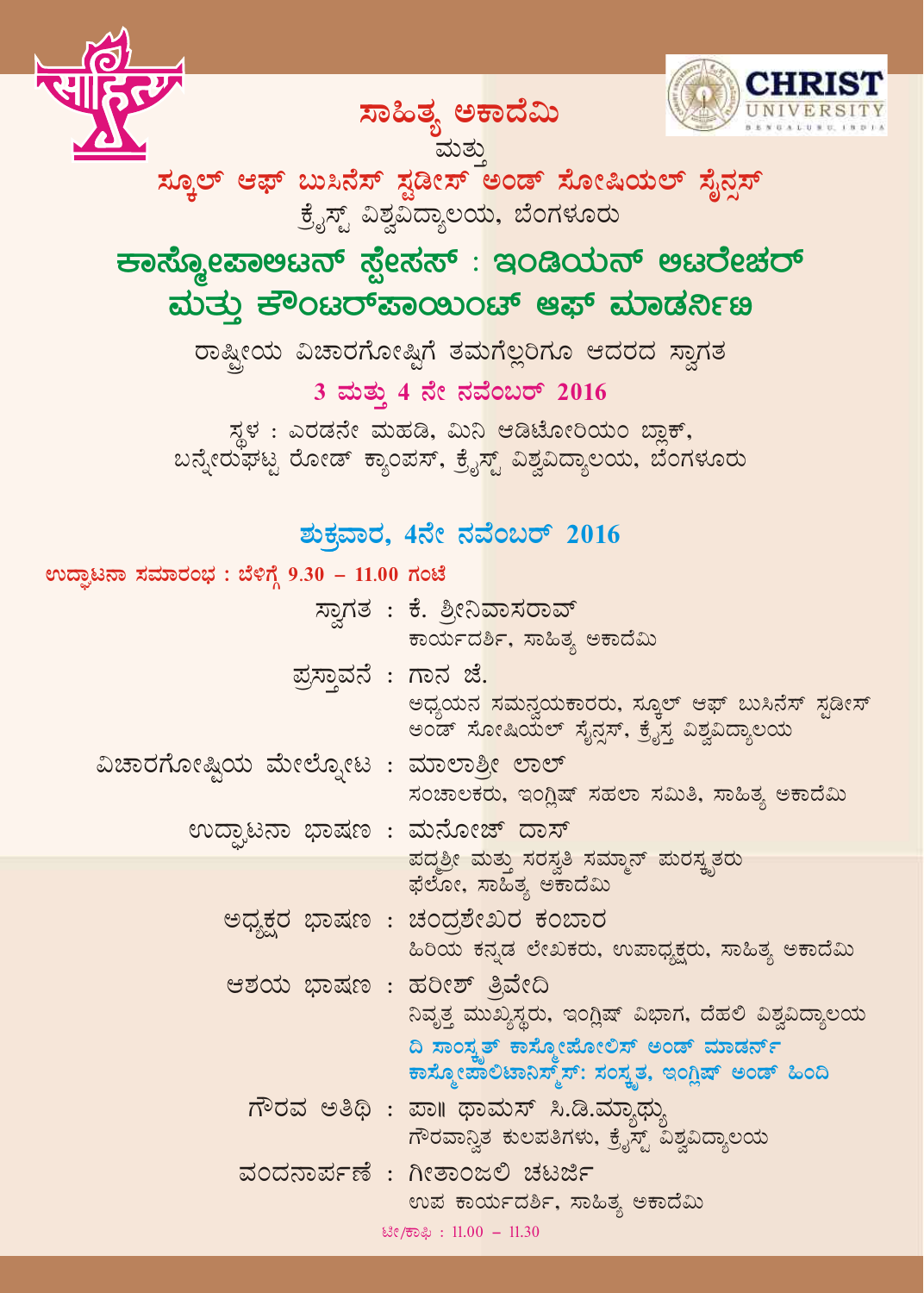#### ಮೊದಲನೇ ಗೋಷ್ಠಿ: ಬೆಳಿಗ್ಗೆ 11.30 - 1.00 ಗಂಟೆ

# ದಿ ಐಡಿಯಾ ಆಫ್ ಕಾಸ್ಮೋಪಾಲಿಟಾನಿಸಮ್

- ಅಧ್ಯಕ್ಷತೆ : ಅಲೋಕ್ ಭಲ್ಲಾ
- ಭಾಷಣ : ಸಂಜುಕ್ತ ದಾಸ್*ಗು*ಪ್ರ ದಿ ರೂಟೆಡ್ ಕಾಸ್ತೋಪಾಲಟನ್ : ರವೀಂದ್ರನಾಥ ಟಾಗೋರ್ ಅಂಡ್ ದಿ ಮಾಡರ್ನ್ ಟೆಂಪರ್
	- : ಗೀತಾ ಹರಿಹರನ್ ಕಂಟೆಸ್ವೆಡ್ ಹೋಮ್ಸ್ - ಫಿಕ್ಷನ್ ಅಂಡ್ ರಿಯಲ್ ಲೈಫ್
	- : ಶ್ಯಾಮಲಾ ಎ. ನಾರಾಯಣ ಕಾಸ್ನೋಪಾಲಿಟನ್ / ಪಾರೋಶಿಯಲ್ : ಬೆಂಗಳೂರು ಇನ್ ಇಂಡಿಯನ್ ಇಂಗ್ಷಿಷ್ ಫಿಕ್ಷನ್

#### ಸಂವಾದ

ಊಟ : ಮಧ್ಯಾಹ್ನ 1.00 - 2.00

ಎರಡನೇ ಗೋಷ್ಠಿ: ಮಧ್ಯಾಹೃ 2.00 - 3.00 ಗಂಟೆ

### ಇಂಡಿಯನ್ ಕಾಸ್ನೋಪೋಲಿಸ್ ಅಂಡ್ ದಿ ಡಯಾಸ್ಪೋರ

| ಅಧ್ಯಕ್ಷತೆ |  | : ಅನಿಸುರ್ ರೆಹಮಾನ್ |  |  |  |
|-----------|--|-------------------|--|--|--|
|-----------|--|-------------------|--|--|--|

- : ವಿಜಯಲಕ್ಷ್ಮಿ ಚೌಹಾಣ್ ಭಾಷಣ ದಿ ಡಯಾಸ್ಪೋರಿಕ್ ರೈಟರ್ ಅಂಡ್ ದಿ ಡೈನಮಿಕ್ಸ್ ಆಫ್ ಹೋಂ
	- : ಬಿ. ಹರಿಹರನ್ ಲರ್ನಿಂಗ್ ಫ್ರಂ ಡಿಫರೆನ್ಸ್ಸ್: ರಾಹುಲ್**ವರ್ಮ ಅಂಡ್ ಕಾಸ್ಮೋಪಾಲಿಟನಿಸ**

ಸಂವಾದ

ಟೀ/ಕಾಫಿ: 3.00 - 3.30

|                         | ಮೂರನೇ ಗೋಷ್ಠಿ : ಮಧ್ಯಾಹ್ನ 3.30 – 4.30 ಗಂಟೆ                        |
|-------------------------|-----------------------------------------------------------------|
| ುಕ್ಸಪ್ಲೋರಿಂಗ್ ಹಿಸ್ಟರೀಸ್ |                                                                 |
| ಅಧ್ಯಕ್ಷತೆ               | : ಮಂಜು ಜೈದ್ಕ                                                    |
| ಭಾಷಣ                    | : ಅನಿಸುರ್ ರೆಹಮಾನ್                                               |
|                         | ದಿ ಪ್ರಾವಿನ್ಷಿಯಲ್ ಎಸ್ ಕಾಸ್ನೋಪಾಲಿಟನ್ : ತಾಜ್ ಹಸನ್'ಸ್ ರಾಮು ಹಜ್ಜಮ್   |
|                         | : ಕೂಮಿ ಶಾಹ್ರಕ್ ವೆವ್ಯಾನ                                          |
|                         | ಸ್ಕಾಂಡಲಸ್ ಬಾಡೀಸ್ ಫ್ರಂ ಕಾಸ್ಮೋಪಾಲಿಟನ್ ಸ್ಪೇಸಸ್ : ಆನ್ ಅನಾಲಿಸಿಸ್ ಆಫ್ |
|                         | ಜೀವ್ ಪಟೇಲ'ಸ್ ಮಿಸ್ಟರ್ ಬೆಹ್ರಂ                                     |
|                         | ಸಂವಾದ                                                           |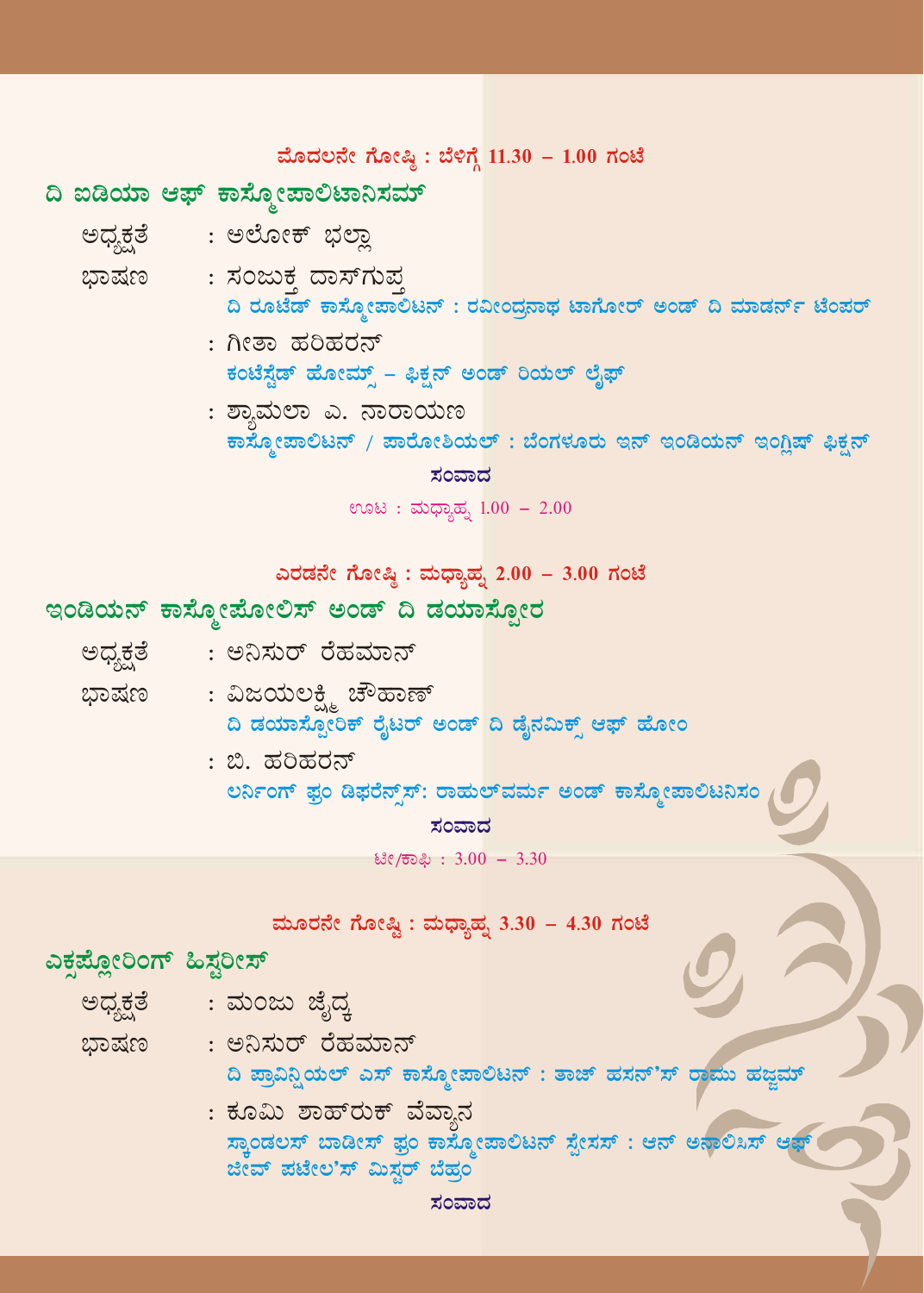# ಶುಕ್ರವಾರ, 4ನೇ ನವೆಂಬರ್ 2016

ನಾಲ್ತನೇ ಗೋಷ್ಠಿ: ಬೆಳಗ್ಗೆ 9.30 - 11.00 ಗಂಟೆ

## ಮಾಡರ್ನಿಟಿ ಅಂಡ್ ರಿಕನ್ಸ್**ಸ್ಪಕ್ಷೆಡ್ ಐಡೆಂಟಿಟೀಸ್**

- ಆಧ್ಯಕ್ಷತೆ : ಸಂಜುಕ್ತ ದಾಸ್ಗುಪ್ತ
- ಭಾಷಣ : ಅಲೋಕ್ ಭಲ್ಲಾ ಇಂತಿಜಾರ್ ಹುಸೇನ್ : ಎ ಡೈಲಾಗ್
	- : ಟುಟುನ್ ಮುಖರ್ಜಿ ಕಾಸ್ಮೋಪಾಲಿಟಾನಿಸಮ್ ಏಸ್ ಎ ಮೋಡ್ ಆಫ್ ಟೀಚಿಂಗ್ / ರೀಡಿಂಗ್ ಲಿಟರೇಚರ್
	- : ರಾಜುಲ್ ಭಾರ್ಗವ

ಅಡ್ರೆಸಿಂಗ್ ದಿ ಸ್ಟೇಂಜ್ ಅಂಡ್ ದಿ ಸಜ್ಷೈಮ್ ಆಫ್ ಕಾಸ್ಮೋಮಾರ್ಡ್**ನ್ ಆಂಟಿನಾಮೀಸ್** 

ಸಂವಾದ

ಟೀ/ಕಾಫಿ: 11.00 - 1.00

ಐದನೇ ಗೋಷ್ಠಿ: ಬೆಳಗ್ಗೆ 11.30 - 1.00 ಗಂಟೆ

## ಗ್ಲೋಬಲೈಸೇಷನ್ ಅಂಡ್ ಇಟ್ಸ್ ಚಾಲೆಂಜಸ್

| ಅಧ್ಯಕ್ಷತೆ | : ಟುಟುನ್ ಮುಖರ್ಜಿ                                                                                                                                                                                                                                                                                            |
|-----------|-------------------------------------------------------------------------------------------------------------------------------------------------------------------------------------------------------------------------------------------------------------------------------------------------------------|
| ಭಾಷಣ      | : ಅಮೀನಾ ಕಾಜಿ ಅನಾರಿ                                                                                                                                                                                                                                                                                          |
|           | ಫ್ರಂ ದಿ ಪ್ರಿಸಮ್ಸ್ ಆಫ್ ಎಕ್ಸ್ಪೇರಿಯನ್ಸ್ ಟು ದಿ ಪಾರಾಡೈಮ್ಸ್ ಆಫ್<br>ರಿವ್ಯಾಲ್ಯೂಯೇಷನ್: ದಿ ಕಾಸ್ನೋಪಾಲಿಟನ್ ಡಿಬೇಟ್ ಅಂಡ್ ಇಂಡಿಯನ್<br>ವಿಮೆನ್ಸ್ ಲೈಫ್ ರೈಟಿಂಗ್ ಆಫ್ ದಿ ಲೇಟ್ 19 ಮತ್ತು ಅರ್ಲಿ 20 ಸೆಂಚುರೀಸ್<br>: ಕೃಷ್ಣಾ ಮನವಳ್ಳಿ<br>ಆಫ್ ಫೋಕ್ ವರ್ರ್ಡ್ ಸ್, ನೇಟಿವ್ ಮಾಡರ್ನಿಟಿ ಅಂಡ್ ಮಿತ್ ಮೇಕಿಂಗ್ :<br>ಚಂದ್ರಶೇಖರ ಕಂಬಾರ್'ಸ್ 'ಶಿವಮರ' ನಾವೆಲ್. |
|           | : ಜ್ಯೋತಿರ್ಮೋಯಿ ಪ್ರೊಧಾನಿ<br>ಇಂಟರ್ಲಿಂಕೇಜಸ್ ಅಂಡ್ ದಿ ಕಾಸ್ಮೋಪಾಲಿಟನ್ ಸ್ಪೇಸಸ್ ಇನ್<br>ದಿ ಇಂಡಿಯಾಸ್ ನಾರ್ಥ್ ಈಸ್ಟ್<br>ಸ೧ವಾಗ                                                                                                                                                                                             |

 $ens: 1.00 - 2.00$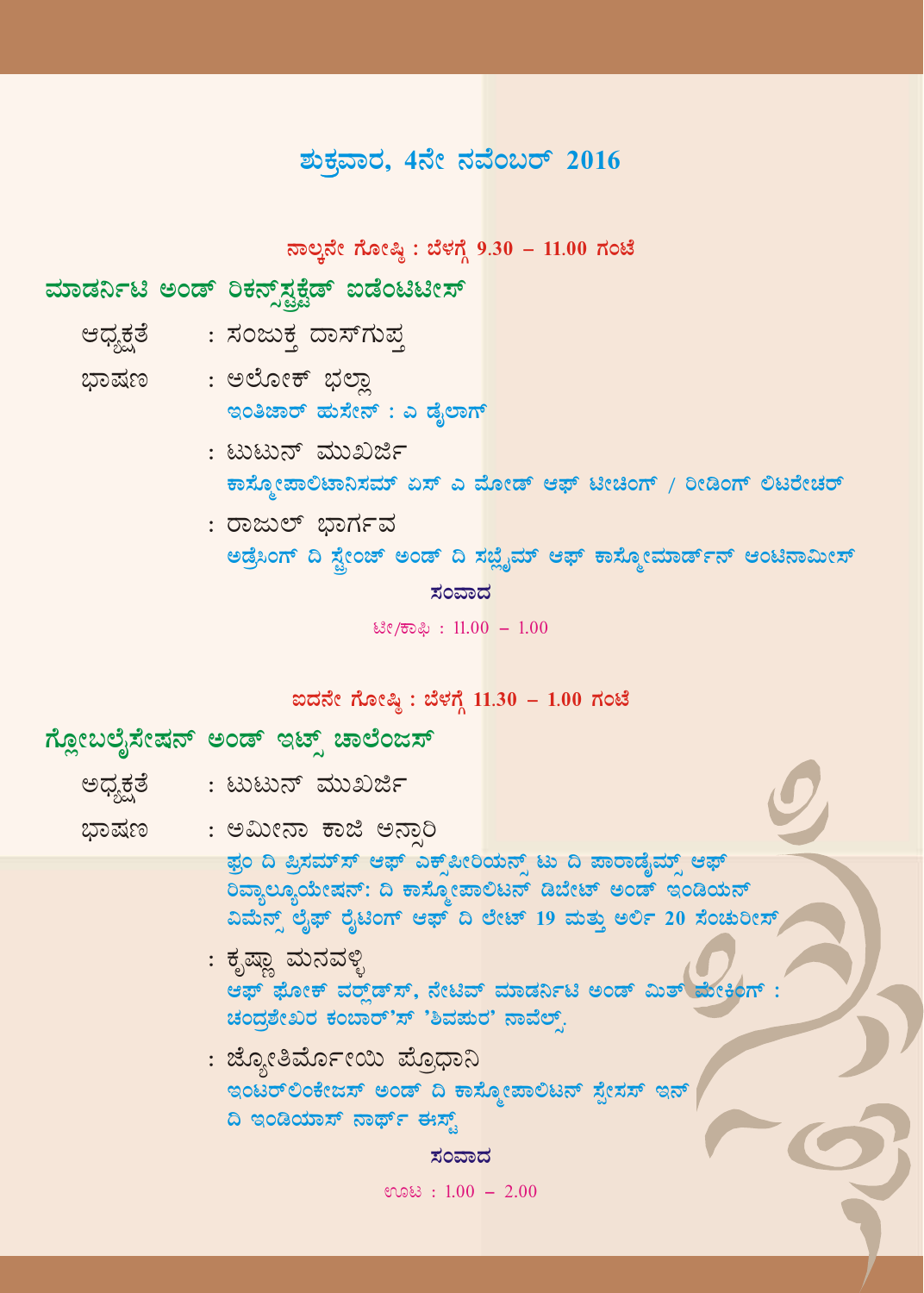ಆರನೇ ಗೋಷ್ಠಿ: ಮಧ್ಯಾಹೃ 2.00 - 3.30 ಗಂಟೆ

ರೀಜನ್ ಅಂಡ್ ದಿ ನೇಷನ್

- ಅಧ್ಯಕ್ಷತೆ : ಹರೀಶ್ ತಿವೇದಿ
- ಭಾಷಣ : ಮಿನಿ ನಂದಾ ದಿ ಆದಿವಾಸಿ ವರ್ಲ್ಲೆಡ್ ವ್ಯೂ ಅಂಡ್ ದಿ ಸೆನ್ಸ್ ಆಫ್ ಎ ಕಮ್ಯುನಿಟಿ : ನಾರಾಯಣ್ ಸ್ ಕೊಚ್ಚರೇತಿ ಅಂಡ್ ಹನ್ವ್ ಎಸ್. ಶೇಖರ್ಸ್ ದಿ ಆದಿವಾಸಿ ವಿಲ್ನಾಟ್ ಡ್ಯಾನ್ಸ್
	- : ವಿನಿತಾ ಭಟಾ,ಗರ್ ಬಾಂಬೆ ಎಸ್ ಕಾಸ್ಮೋಪಾಲಿಟನ್ ಸಿಟಿ ಇನ್ ದಿ ವರ್ಕ್ಸ್ ಆಫ್ ಸಲ್ಮಾನ್ ರಶ್ದಿ
	- : ಅಂಜಲಿ ಗೇರ ರಾಯ್ ಪೇಸ್ಟಲ್ ಕಾಸ್ಮೋಪಾಲಿಟನಿಸಮ್ಸ್: ವರ್ನಾಕುಲರ್ ಆಸ್ ಕಾಸ್ಮೋಪಾಲಿಟನ್

#### ಸಂವಾದ

ಟೀ/ಕಾಫಿ:  $3.30 - 4.00$ 

ಸಮಾರೋಪ ಸಮಾರಂಭ : ಮಧ್ಯಾಹ್ನ  $4.00 - 5.15$  ಗಂಟೆ

#### ಕಾಸ್ತೋಪಾಲಿಟನಿಸಮ್, ಮಾಡರ್ನಿಟಿ ಅಂಡ್ ಬಿಯಾಂಡ್

- : ಅನಿಲ್ ಪಿಂಟೋ ಅಧ್ಯಕ್ಷತೆ
- : ಸಿಮಿ ಮಲೋತ್ಸ ಭಾಷಣ ಟಾಗೋರ್ ಕಾಂಟ್ರ ನ್ನಾಷನಲಿಸಂ : ಎ ಮ್ಯಾನಿಫೆಸ್ಟೋ ಫಾರ್ ಕಾಸ್ಕೋಪಾಲಿಟನಿಸ ಇನ್ ಇಂಡಿಯನ್ ಲಿಟರೇಚರ್
	- : ಮಂಜು ಜೈದ್ತ ಇಂಡಿಯಾ ಅಂಡ್ ದಿ ವರ್ಲ್ಸ್ : ಸೋರಿ ಟೆಲಿಂಗ್ ಇನ್ ಎ ವರ್ಲ್ಸ್ ವಿತೌಟ್ ಬಾರ್ಡರ್

#### ಸಾರಾಂಶ

ಮಾಲಾಶೀ ಲಾಲ್: ದಿ ವೇ ಫಾರ್ವರ್ಡ್

ವಂದನಾರ್ಪಣೆ : ಗೀತಾಂಜಲಿ ಚಟರ್ಜಿ

ಸಾಹಿತ್ಯ ಅಕಾದೆಮಿ ಮಸ್ತಕ ಪ್ರದರ್ಶನ ಮತ್ತು ಮಾರಾಟ ಬೆಳಗ್ಗೆ 10.00 ರಿಂದ ಸಂಜೆ 6.00

rsvp: 080-2224 5152 / 22130870 www.sahitya-akademi.gov.in